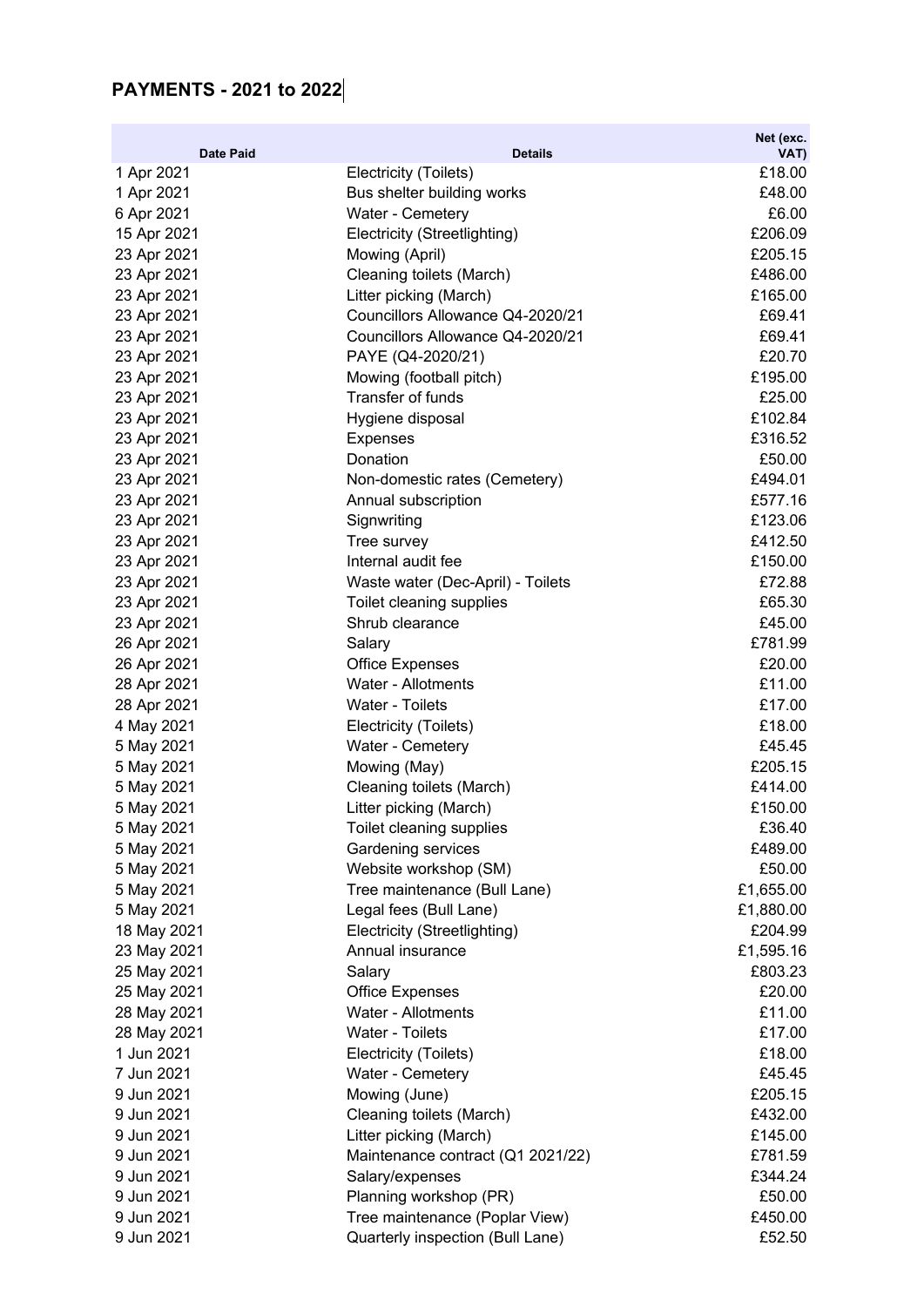| 9 Jun 2021  | Bus shelter maintenance                        | £53.69    |
|-------------|------------------------------------------------|-----------|
| 9 Jun 2021  | Annual registration                            | £40.00    |
| 9 Jun 2021  | Gardening (Cemetery/Poplar View)               | £653.00   |
| 9 Jun 2021  | Tree maintenance (Poplar View)                 | £292.50   |
| 15 Jun 2021 | Electricity (Streetlighting)                   | £205.68   |
| 25 Jun 2021 | Salary                                         | £803.23   |
| 25 Jun 2021 | <b>Office Expenses</b>                         | £20.00    |
| 28 Jun 2021 | Water - Allotments                             | £11.00    |
| 28 Jun 2021 | Water - Toilets                                | £17.00    |
| 1 Jul 2021  | Electricity (Toilets)                          | £18.00    |
| 5 Jul 2021  | Water - Cemetery                               | £45.45    |
| 14 Jul 2021 | PAYE Q1-2021/22                                | £100.88   |
| 14 Jul 2021 | Mowing (July)/Weed spraying                    | £405.15   |
| 14 Jul 2021 | Cleaning toilets (June)                        | £414.00   |
| 14 Jul 2021 | Litter picking (June)                          | £150.00   |
| 14 Jul 2021 | Vegetation clearance at Poplar View            | £455.00   |
| 14 Jul 2021 | Pothole repairs at Bull Lane recreation ground | £594.00   |
| 14 Jul 2021 | Lock and chain for Poplar View gate            | £0.00     |
| 14 Jul 2021 | Waste water at public toilets (Apr-Jun)        | £46.50    |
| 15 Jul 2021 |                                                | £204.99   |
|             | Electricity (Streetlighting)                   |           |
| 26 Jul 2021 | Salary                                         | £803.23   |
| 26 Jul 2021 | <b>Office Expenses</b>                         | £20.00    |
| 28 Jul 2021 | Water - Allotments                             | £11.00    |
| 28 Jul 2021 | Water - Toilets                                | £17.00    |
| 2 Aug 2021  | Electricity (Toilets)                          | £18.00    |
| 5 Aug 2021  | Water - Cemetery                               | £45.45    |
| 13 Aug 2021 | Gardening services                             | £816.00   |
| 13 Aug 2021 | Annual inspection                              | £67.00    |
| 13 Aug 2021 | Mowing (August)                                | £1,003.15 |
| 13 Aug 2021 | Maintenance contract (Q2 2021/22)              | £781.59   |
| 13 Aug 2021 | Cleaning toilets (July)                        | £486.00   |
| 13 Aug 2021 | Litter picking (July)                          | £150.00   |
| 13 Aug 2021 | Councillors Allowance Q1-2021/22               | £70.80    |
| 13 Aug 2021 | Councillors Allowance Q1-2021/22               | £70.80    |
| 16 Aug 2021 | Electricity (Streetlighting)                   | £205.68   |
| 25 Aug 2021 | Salary                                         | £803.23   |
| 25 Aug 2021 | <b>Office Expenses</b>                         | £20.00    |
| 1 Sep 2021  | Electricity (Toilets)                          | £18.00    |
| 6 Sep 2021  | Water - Cemetery                               | £45.45    |
| 8 Sep 2021  | Gardening services                             | £944.00   |
| 8 Sep 2021  | Bollards at Bull Lane recreation ground        | £6,876.00 |
| 8 Sep 2021  | Mowing (September)                             | £205.15   |
| 8 Sep 2021  | Wall repairs at carpark                        | £580.00   |
| 8 Sep 2021  | <b>Cleaning toilets (August)</b>               | £432.00   |
| 8 Sep 2021  | Litter picking (August)                        | £110.00   |
| 8 Sep 2021  | Hygiene disposal                               | £77.25    |
| 8 Sep 2021  | Cleaning supplies/stationery                   | £44.00    |
| 8 Sep 2021  | External audit fee                             | £300.00   |
| 8 Sep 2021  | <b>Expenses</b>                                | £206.52   |
| 8 Sep 2021  | Wall repairs, Bull Lane recreation ground      | £340.00   |
| 15 Sep 2021 | Electricity (Streetlighting)                   | £205.68   |
| 27 Sep 2021 | Salary                                         | £803.23   |
| 27 Sep 2021 | <b>Office Expenses</b>                         | £20.00    |
| 27 Sep 2021 | Water - Toilets                                | £40.07    |
| 28 Sep 2021 | Water - Allotments                             | £72.21    |
| 1 Oct 2021  | Electricity (Toilets)                          | £18.00    |
| 5 Oct 2021  | Water - Cemetery                               | £45.45    |
| 13 Oct 2021 | Councillors Allowance Q2-2021/22               |           |
|             |                                                | £70.80    |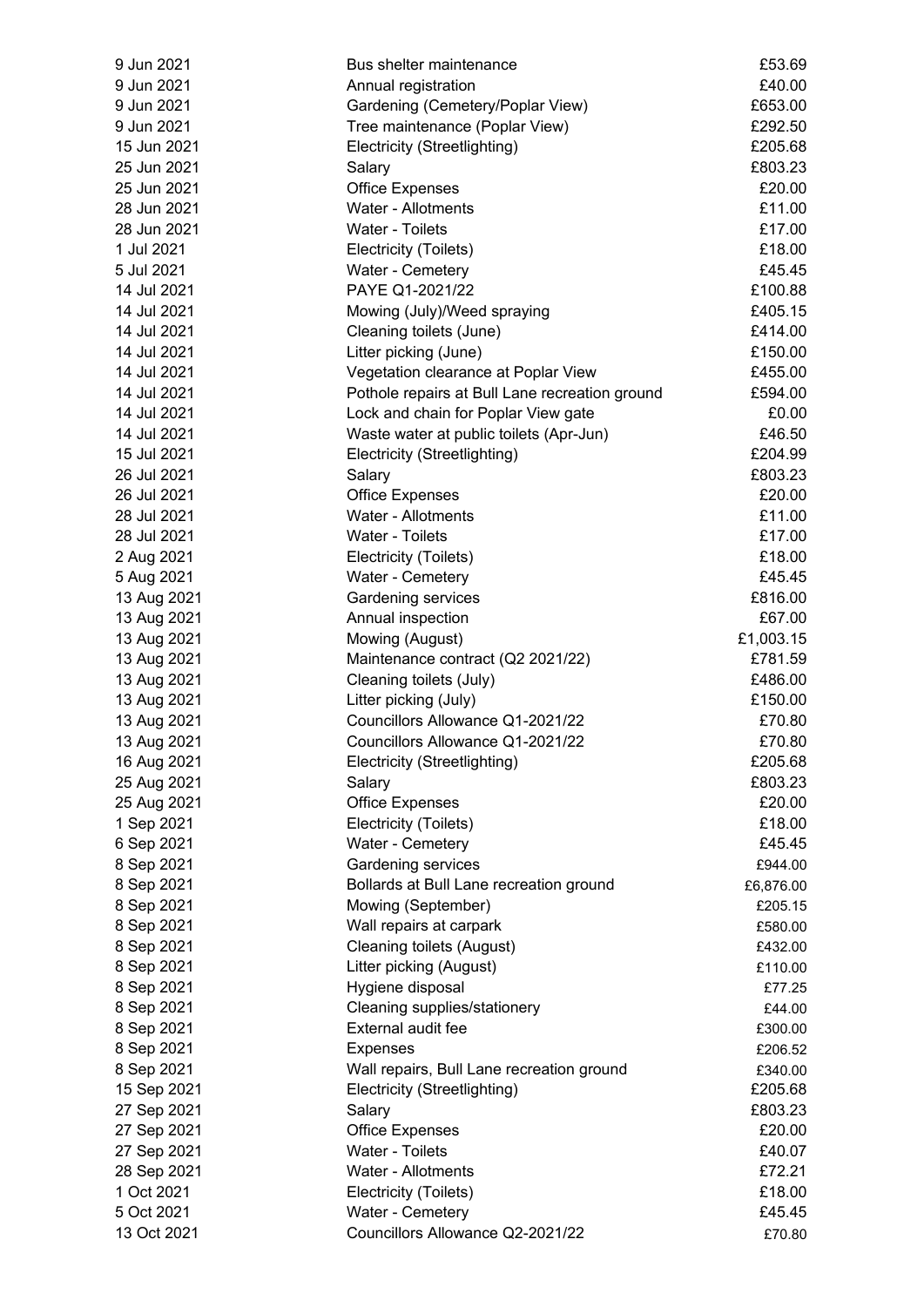| 13 Oct 2021                | Councillors Allowance Q2-2021/22     | £70.80                |
|----------------------------|--------------------------------------|-----------------------|
| 13 Oct 2021                | PAYE Q2-2021/22                      | £29.67                |
| 13 Oct 2021                | Cleaning toilets (September)         | £468.00               |
| 13 Oct 2021                | Litter picking (September)           | £155.00               |
| 13 Oct 2021                | Mowing & gardening                   | £442.00               |
| 13 Oct 2021                | Noticeboard for cemetery             | £354.22               |
| 13 Oct 2021                | Litter picking materials/Stationery  | £60.25                |
| 13 Oct 2021                | Mowing (October)                     | £205.15               |
| 13 Oct 2021                | Training (Clerk)                     | £13.50                |
| 13 Oct 2021                | Mowing                               | £65.00                |
| 13 Oct 2021                | Expenses (toilet door)               | £85.58                |
| 13 Oct 2021                | Installation of cemetery noticeboard | £175.00               |
| 13 Oct 2021                | Expenses (padlock)                   | £33.98                |
| 15 Oct 2021                | Electricity (Streetlighting)         | £204.99               |
| 25 Oct 2021                | Salary                               | £803.23               |
| 25 Oct 2021                | <b>Office Expenses</b>               | £20.00                |
| 26 Oct 2021                | Water - Allotments                   | £72.21                |
| 26 Oct 2021                | Water - Toilets                      | £40.07                |
| 1 Nov 2021                 | Electricity (Toilets)                | £18.00                |
| 5 Nov 2021                 | Water - Cemetery                     | £45.45                |
| 10 Nov 2021                | Mowing & gardening                   | £1,020.00             |
| 10 Nov 2021                | Maintenance contract (Q3 2021/22)    | £879.34               |
| 10 Nov 2021                | Water (toilets) June-October         | £81.55                |
| 10 Nov 2021                | Mowing (November)                    | £205.15               |
| 10 Nov 2021                | Litter picking (October)             | £130.00               |
| 10 Nov 2021                | Chairs - village hall                | £1,448.00             |
| 10 Nov 2021                | <b>Expenses</b>                      | £56.49                |
| 10 Nov 2021                | Poppy Appeal                         | £75.00                |
| 15 Nov 2021                | Electricity (Streetlighting)         | £205.68               |
| 16 Nov 2021                | Toilet cubicle door                  | £80.35                |
| 23 Nov 2021                | Outdoor gym                          |                       |
| 25 Nov 2021                | Salary                               | £28,794.00<br>£803.23 |
| 25 Nov 2021                | <b>Office Expenses</b>               | £20.00                |
| 29 Nov 2021                | Water - Allotments                   | £8.44                 |
| 29 Nov 2021                | Water - Toilets                      | £40.07                |
| 1 Dec 2021                 | Electricity (Toilets)                |                       |
| 14 Dec 2021                |                                      | £18.00                |
| 14 Dec 2021                | Mowing (Dec)<br><b>Bull Lane</b>     | £205.15               |
| 14 Dec 2021                |                                      | £55.00                |
|                            | Repairs                              | £650.00               |
| 14 Dec 2021                | Insurance premium                    | £56.10                |
| 14 Dec 2021                | Litter clearance (Nov)               | £140.00               |
| 14 Dec 2021<br>14 Dec 2021 | War memorial clean                   | £64.00                |
|                            | Streetlight repairs                  | £3,985.00             |
| 14 Dec 2021                | Toilets - Cleaning (Nov)             | £624.00               |
| 14 Dec 2021                | Gardening                            | £366.00               |
| 14 Dec 2021                | Gordon Ottaway Award                 | £100.00               |
| 14 Dec 2021                | <b>Expenses</b>                      | £103.27               |
| 15 Dec 2021                | Electricity (Streetlighting)         | £209.20               |
| 29 Dec 2021                | Salary                               | £803.23               |
| 29 Dec 2021                | <b>Office Expenses</b>               | £20.00                |
| 29 Dec 2021                | Water - Allotments                   | £8.44                 |
| 29 Dec 2021                | Water - Toilets                      | £40.07                |
| 4 Jan 2022                 | Electricity (Toilets)                | £18.00                |
| 5 Jan 2022                 | Water - Cemetery                     | £5.00                 |
| 11 Jan 2022                | Toilets - Cleaning (Dec)             | £576.00               |
| 11 Jan 2022                | Councillors Allowance Q3-2021/22     | £70.80                |
| 11 Jan 2022                | Councillors Allowance Q3-2021/22     | £70.80                |
| 11 Jan 2022                | PAYE Q3-2021/22                      | £29.67                |